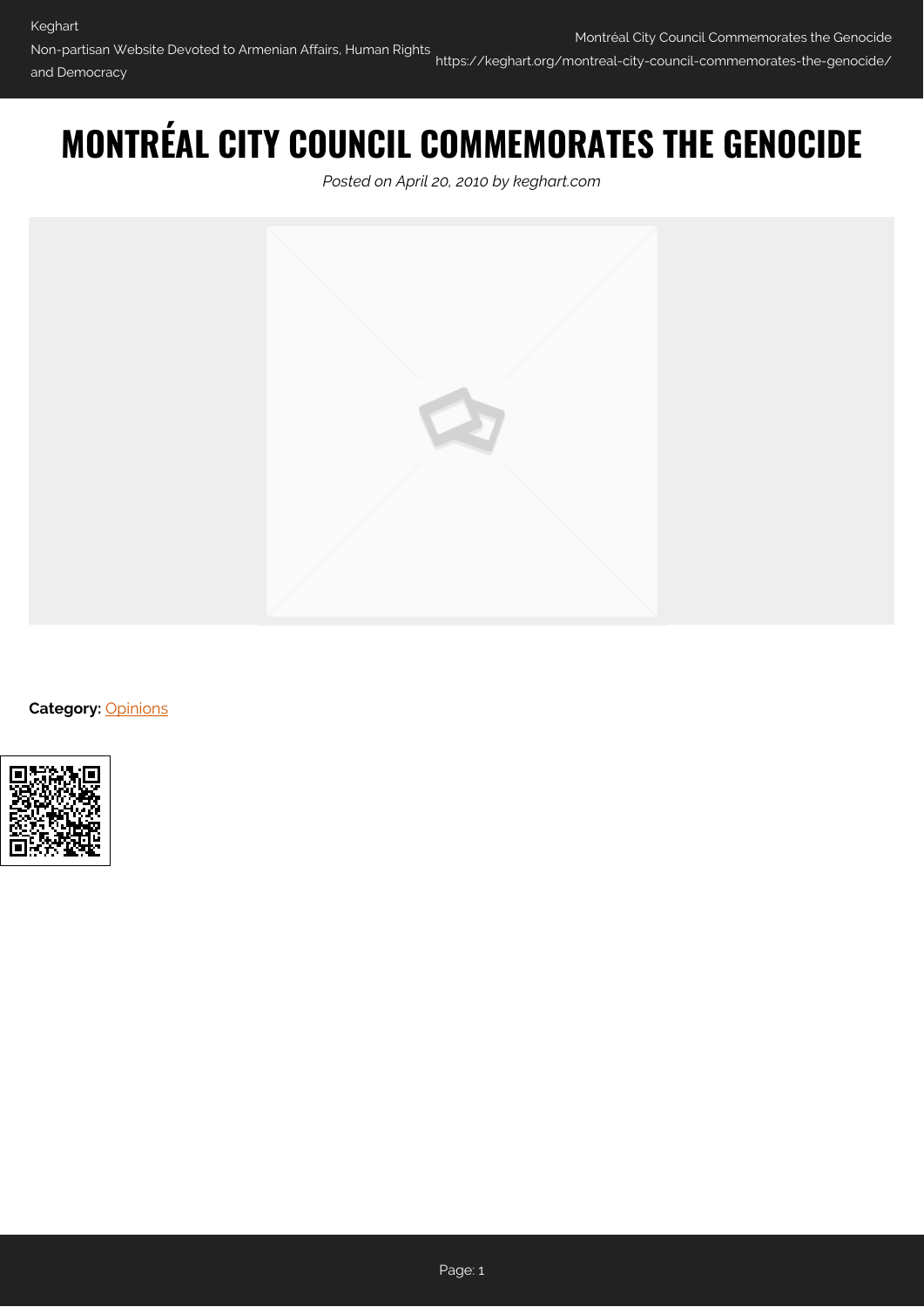Montréal, April 19, 2010 - On the occasion of the 95<sup>th</sup> Anniversary of the Armenian Genocide, newly elected Montreal City Councilor Harout Chitilian read a proclamation officially commemorating the Anniversary of the Armenian Genocide. Prior to proceeding with his reading, Mr. Chitilian expressed his appreciation to the City Council Members for unanimously adopting the Genocide proclamation during the previous 12 years. The proclamation was seconded by Mary Deros, city councilor of Parc-Extension. She shared with the council the tragic repercussions of the Genocide on her family.

The Genocide of Armenians was first commemorated at Montréal City Council on April 17, 1997. Noushig Eloyan, city councilor then and current Liberal Party Candidate in the Federal district of Ahuntsic, had introduced the proclamation of commemorating the anniversary.

Montréal, April 19, 2010 - On the occasion of the 95<sup>th</sup> Anniversary of the Armenian Genocide, newly elected Montreal City Councilor Harout Chitilian read a proclamation officially commemorating the Anniversary of the Armenian Genocide. Prior to proceeding with his reading, Mr. Chitilian expressed his appreciation to the City Council Members for unanimously adopting the Genocide proclamation during the previous 12 years. The proclamation was seconded by Mary Deros, city councilor of Parc-Extension. She shared with the council the tragic repercussions of the Genocide on her family.

The Genocide of Armenians was first commemorated at Montréal City Council on April 17, 1997. Noushig Eloyan, city councilor then and current Liberal Party Candidate in the Federal district of Ahuntsic, had introduced the proclamation of commemorating the anniversary.

Please leave your remark below in the section devoted to comments.